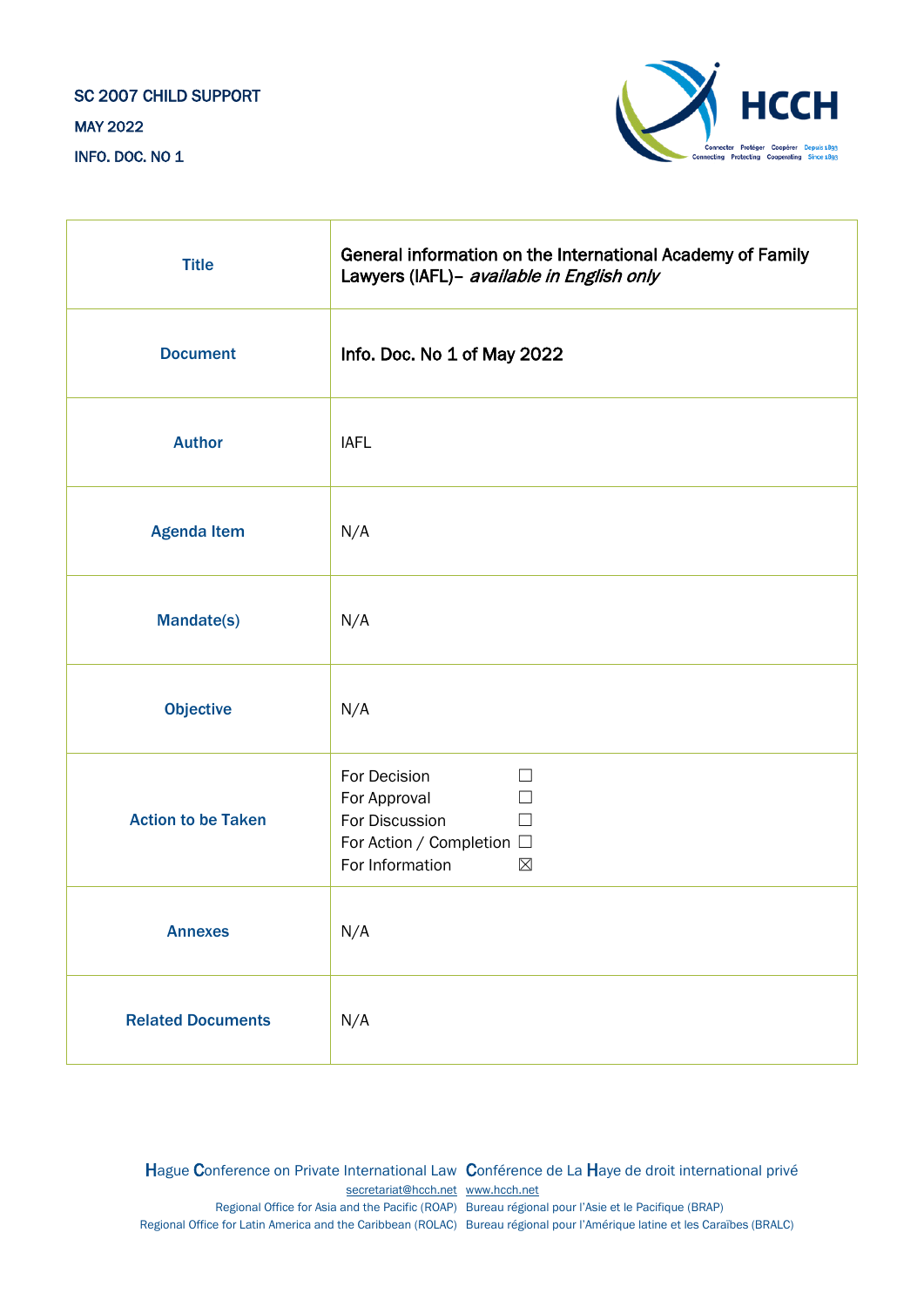

The Secretariat

By e-mail: secretariat@HCCH.net

12 May 2022

Dear Sir or Madam

### **1st Special Commission 2007 Convention: Info Doc IAFL (International Academy of Family Lawyers)**

I note below some general information about the IAFL and our activities in relation to the subject matter of the Special Commission. Do let me know if I can assist further.

Kind Regards

Ruz

Rachael Kelsey President Elect, IAFL

#### **UNDERNOTE:**

#### **ABOUT IAFL:**

The IAFL is honoured to have been invited to participate as an observer at the Special Commission and our fellows will be ready to participate, as required, to provide input on the practical operation of the Convention.

The International Academy of Family Lawyers is a worldwide association of practising lawyers, academics and members of the judiciary who are recognised by their peers as the most experienced and skilled family law specialists in their respective countries.

The IAFL was formed nearly 40 years ago with a mission statement to improve the practice of law and administration of justice in the area of divorce and family law throughout the world. The IAFL now has over 930 fellows representing 67 jurisdictions. Admission to the Academy is by invitation only and successful applicants undergo a rigorous admissions process requiring the applicant to demonstrate that a significant part of their work is advising on family law and that they have a substantial international component to their practice.

# **PRESIDENT ELECT**

**Rachael Kelsey** SKO Family Law Specialists 18 George Street Edinburgh EH2 2PF **Scotland** Tel: + 44 131 322 6669 E-mail: rachael.kelsey@sko-family.com [www.sko-family.com](http://www.sko-family.com/)

# **EXECUTIVE DIRECTOR**

**Annie Dunster** E-mail: annie.dunster@iafl.com www.iafl.com

#### **OFFICERS**

**Thomas Sasse** *USA, President*  Carolina Marín Pedreño *England, Vice President* Jorge Cestero *USA, Vice President*  Suzanne Todd *England, Secretary* Heather Hostetter USA, Treasurer Marlene Eskind Moses *USA, Immediate Past President*  Peter Buchbauer *USA, President USA Chapter*  Alberto Perez Cedillo *Spain, President European Chapter* Kay Melbye *Canada, President Canadian Chapter* Corinne Remedios *Hong Kong, President Asia Pacific Chapter* 

**COUNSEL** Kristen Normandin

*Canada*

**PARLIAMENTARIAN**  Soma Kölcsényi *Hungary*

**ASSISTANT TREASURER** Jason Naimi *USA* 

#### **GOVERNORS**

Tim Amos QC *England* Robert Arenstein *USA*  Anne Berger  $\overline{U}$ SA Marie Baronin von Maydell *Germany* Cynthia Diggs *USA*  G. John Durward *USA*  Zenobia Du Toit *South Africa*  Amanda Humphreys *Australia*  Kim Kieller *Canada* Soma Kölcsényi *Hungary* Melsisa Kucinski *USA*  David Lister *England* Ranjit Malhotra *India*  Cassio Namur *Brazil*  Natalia Olowska-Czajka *Poland* Oren Weinberg *Canada* Kai Yun Wong *Singapore* 

For admission to the Academy, Fellows require to demonstrate that they are recognised by their peers as one of the most experienced and skilled family law practitioners in the jurisdiction in which they practice.